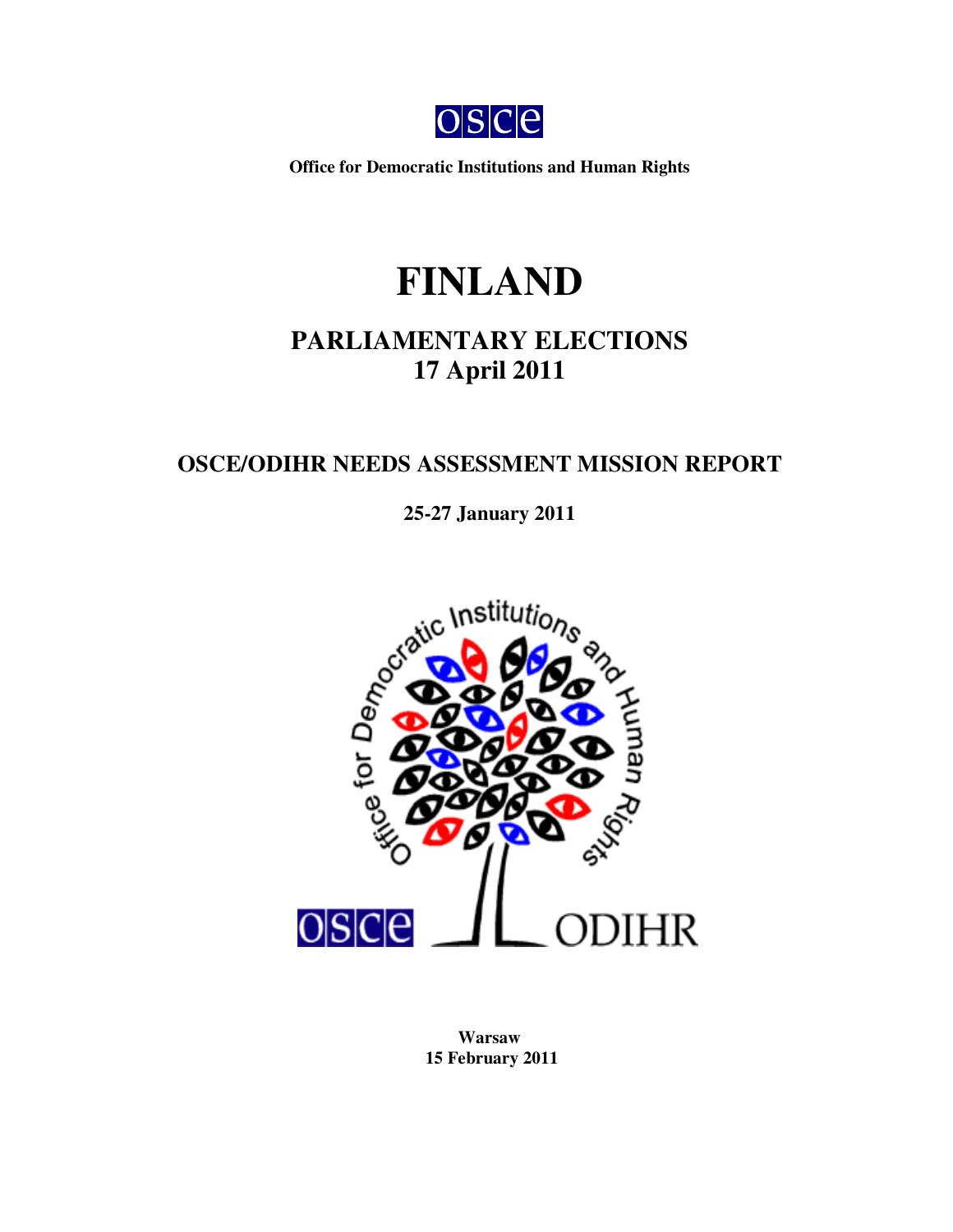# **TABLE OF CONTENTS**

| L.             |                |  |
|----------------|----------------|--|
| П.             |                |  |
| III.           |                |  |
| $\mathbf{A}$ . |                |  |
| B.             |                |  |
| C.             |                |  |
| D.             |                |  |
| E.             |                |  |
| F.             |                |  |
|                |                |  |
|                | 2 <sup>1</sup> |  |
|                |                |  |
| H.             |                |  |
| IV.            |                |  |
|                |                |  |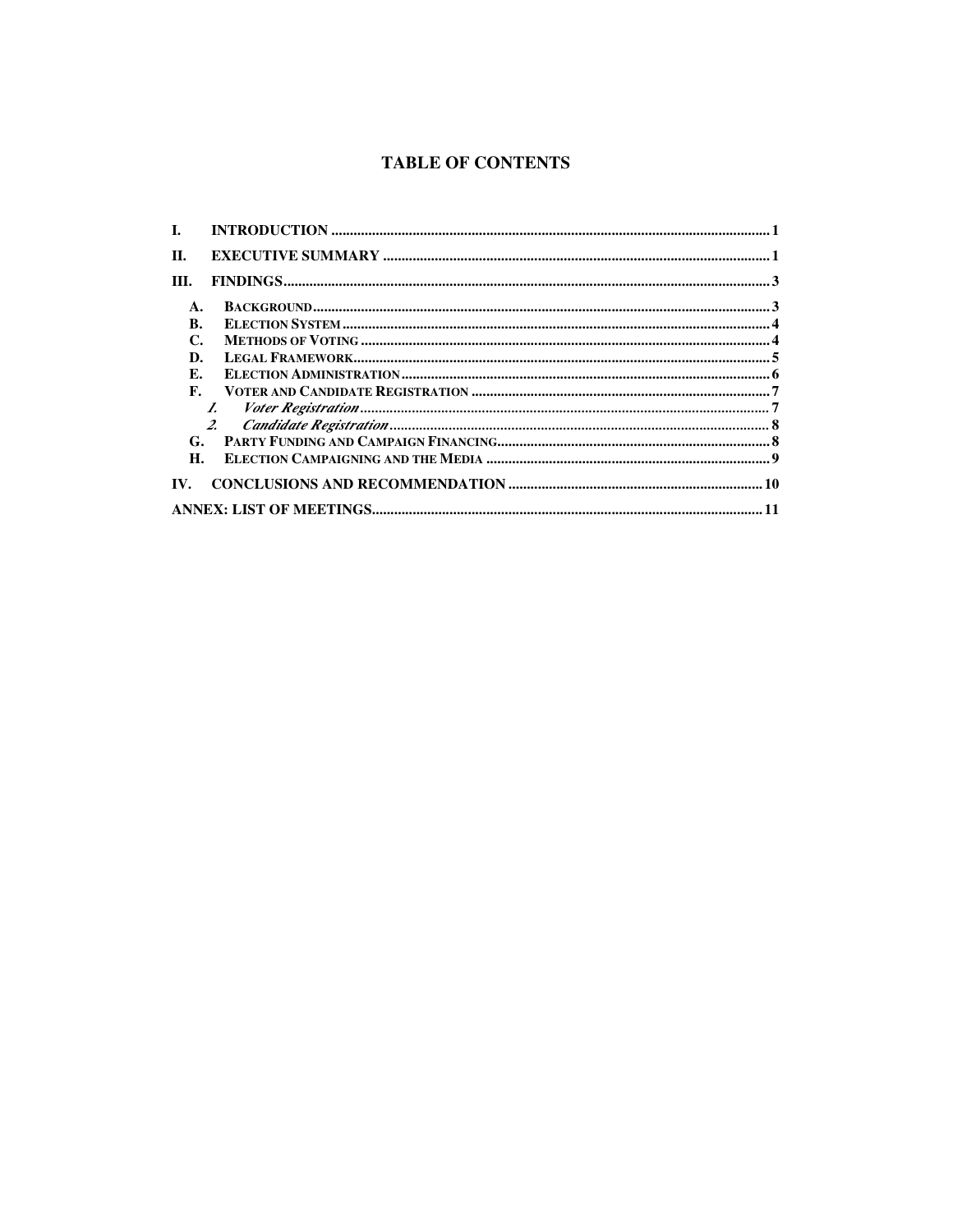# **FINLAND PARLIAMENTARY ELECTIONS 17 April 2011**

# **OSCE/ODIHR Needs Assessment Mission Report**

# **I. INTRODUCTION**

On 16 December 2010, in line with OSCE commitments, the Permanent Mission of Finland to the OSCE invited the OSCE Office for Democratic Institutions and Human Rights (OSCE/ODIHR) to observe the 17 April 2011 parliamentary elections. The OSCE/ODIHR undertook a Needs Assessment Mission (NAM) to Finland from 25 to 27 January 2011. The OSCE/ODIHR NAM comprised Nicolas Kaczorowski, Head of the OSCE/ODIHR Election Department, Richard Lappin, OSCE/ODIHR Election Adviser, and Igor Dolgih, OSCE/ODIHR Election Adviser.

The purpose of the mission was to assess the pre-election environment and the preparations for the parliamentary elections. Based on this assessment, the NAM should recommend whether to deploy an OSCE/ODIHR election-related activity for these elections, and if so, what type of activity best meets the identified needs. The OSCE/ODIHR NAM met with representatives of the state and election authorities, the Supreme Administrative Court, the media, representatives of political parties and non-governmental organizations. A full list of meetings is included as an annex to this report.

The OSCE/ODIHR would like to thank the Ministry for Foreign Affairs of Finland for its assistance and co-operation during the course of the NAM. The OSCE/ODIHR would also like to thank all of its interlocutors for taking the time to meet with the mission.

# **II. EXECUTIVE SUMMARY**

Legislative power in Finland is vested in the Parliament (*Eduskunta*), a unicameral body that consists of 200 members elected for four years through regional proportional lists.

There is no legal threshold to gain parliamentary seats. However, the large difference in the number of seats to be elected in each of the 15 electoral districts ('district magnitude') causes major variation in the "effective" thresholds<sup>1</sup> ranging from 2.5 to 14.3 per cent. These discrepancies also raise the issue of the equality of the vote as the number of votes required to be elected varies greatly from one electoral district to another. The Finnish government has proposed an electoral reform to remedy this imbalance, where seats will be allocated in a single, nationwide constituency with a three per cent threshold. The parliament has not adopted the reform yet and it will therefore not be in force for these elections.

A distinctive feature of Finnish elections is the high number of ballots cast early; in 2007, over 40 per cent of citizens voted before election day. For these elections, voters will be

 The effective threshold is the minimum number of votes required to win one mandate. It is obtained by dividing the total number of voters by the number of seats to be allocated in one electoral district.

 $\frac{1}{1}$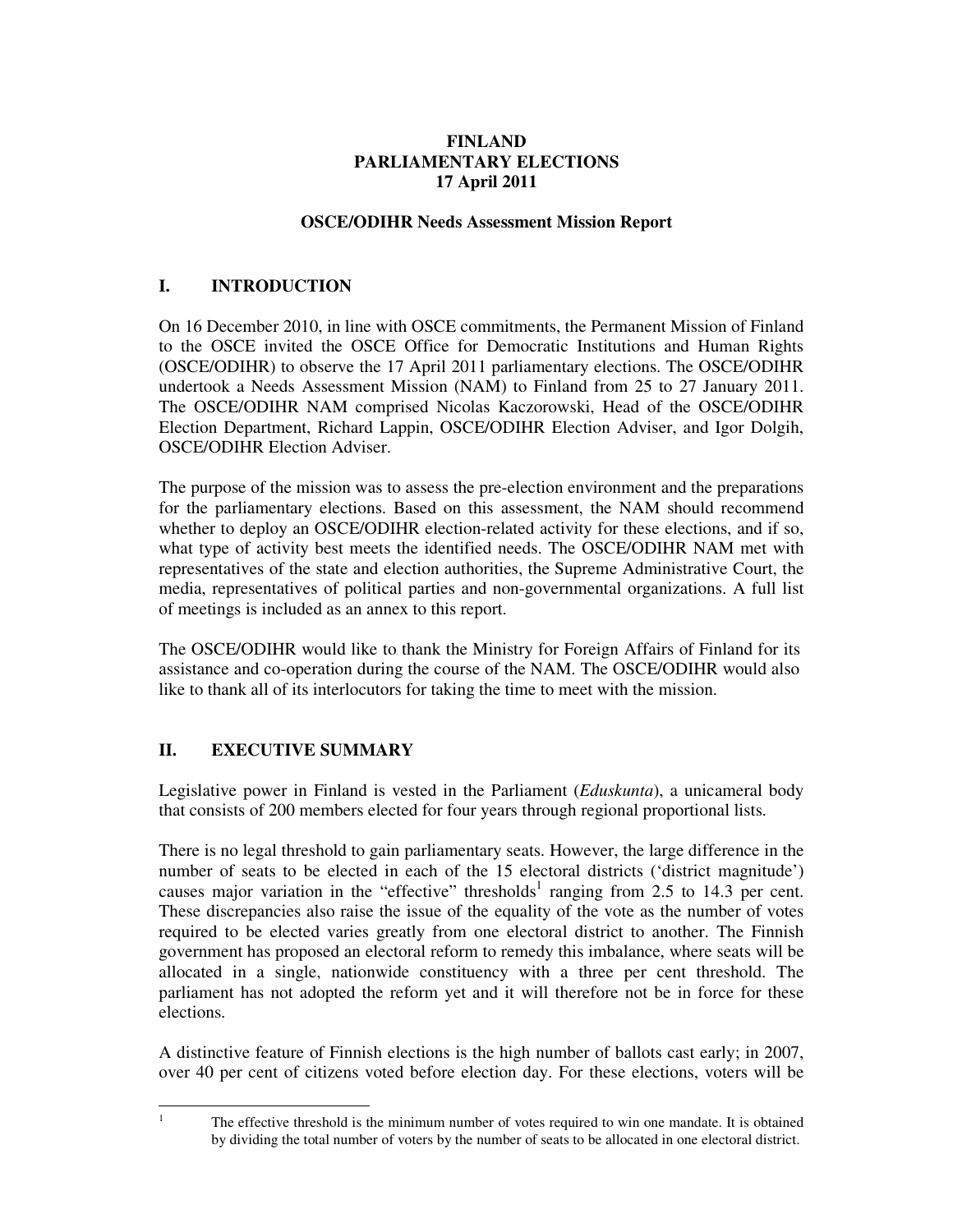able to cast their ballot in advance in any of the 901 advance polling stations nationwide or at 241 out-of-country polling stations. Strong safeguards are in place in order to protect the integrity of early voting and avoid multiple voting.

The conduct of parliamentary elections is primarily regulated by the Election Act. The most recent amendments to the electoral legal framework are the adoption of the Act on a Candidate's Election Funding and the amendments to the Act on Political Parties. They lay down provisions on the funding of political parties and disclosure of election funding of candidates. These provisions will be applied for the first time during the 2011 elections.

The Election Act provides the right to attend meetings of election committees at all levels by political parties and constituency associations as well as other persons upon authorization from the Ministry of Justice. The provision presumably covers international and domestic observers from civil society organizations.

Electoral appeals and complaints can be lodged only after the announcement of the results. The only exception is appeals against a decision of a local register office on the exclusion of a voter from the voter register or refusal to introduce the corrections. The inability to submit electoral complaints on the most important aspects of an electoral process before the announcement of election results might hinder the right to seek a timely and effective remedy, and is therefore inconsistent with paragraph 5.10 of the 1990 Copenhagen document.

The Ministry of Justice acts as the highest electoral authority. It provides general coordination of the election administration in the country, as well as regulations and guidance to other election authorities. At the sub-national level the Ministry is supported by a threetiered election administration. All election committees are multi-party and are appointed on the basis of nominations from the registered political parties that nominated candidates in the previous parliamentary elections. All OSCE/ODIHR NAM interlocutors expressed a high level of trust in the impartial and professional administration of the elections.

The right to vote is granted to all Finnish citizens who are at least 18 years old without any restriction. Voter registration is passive and voter lists are extracted by the Population Register Centre from the central and computerized Population Information System. The voter lists are subject to public scrutiny. OSCE/ODIHR NAM interlocutors underscored their confidence in the accuracy of voter lists.

Candidates may be nominated either by political parties registered by the Ministry of Justice, or by a constituency association established by 100 eligible voters. This latter possibility provides the opportunity for independent candidates to stand for office.

The media environment in Finland is open and pluralistic, which is reflected in the variety of media outlets operating in the country. Newspaper readership is one of the highest in the world; some 90 per cent of adults read at least one newspaper a day. Newspapers play an important role in providing political information to a large audience. Contestants are also planning to use a wide range of options to reach voters including door-to-door campaigning, public rallies, and media debates.

Some interlocutors met by the OSCE/ODIHR NAM expressed a concern that smaller parties with no parliamentary representation have fewer opportunities to present their views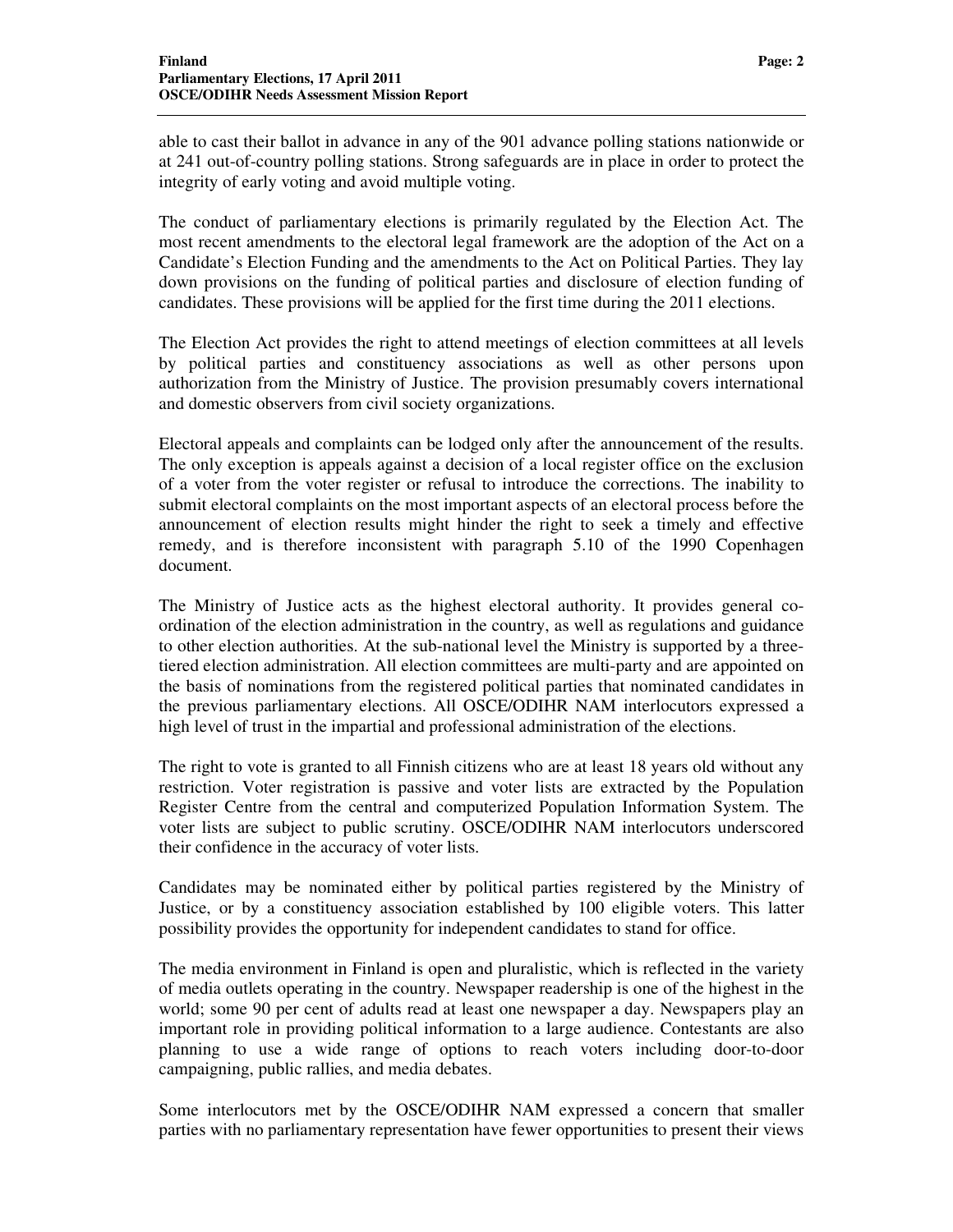than parliamentary parties. At the same time, media outlets emphasized their commitment to offer possibilities to all contesting parties to take part in debates and to be featured in news broadcasts.

All OSCE/ODIHR NAM interlocutors expressed a high level of confidence in the conduct of elections in Finland and did not raise any major concerns. Nevertheless, most interlocutors welcomed a potential OSCE/ODIHR activity for the 17 April 2011 parliamentary elections recognizing that election processes can always be improved and acknowledging that the OSCE/ODIHR may contribute to these efforts.

In this regard, the election process could benefit from closer scrutiny in a few areas, including the current electoral system and its potential shortcomings, the mechanisms for election disputes, the implementation of the newly-adopted regulations on party funding and campaign finance, and access of non-parliamentary political parties to the media. The fact that the OSCE/ODIHR has not previously conducted an election mission in Finland is an additional reason to consider such an OSCE/ODIHR activity. As none of the interlocutors expressed any concerns related to the conduct of election day procedures, the OSCE/ODIHR NAM recommends the deployment of an Election Assessment Mission for these parliamentary elections.

# **III. FINDINGS**

#### **A. BACKGROUND**

The Prime Minister, Mari Kiviniemi, who has been holding the office since June 2010, presides over a coalition government formed by the Centre Party (*Suomen Keskusta*) with 50 parliamentary seats, the National Coalition Party (*Kansallinen Kokoomus*) with 51 seats, the Green League (*Vihreä liitto*) and the Swedish People's Party (*Svenska Folkpartiet*) with 14 and 10 seats respectively. Other parliamentary parties include the Social Democratic Party (*Suomen Sosialidemokraattinen Puolue*) with 45 seats, the Left Alliance (*Vasemmistoliitto*) with 17 seats, the Christian Democrats (*Kristillisdemokraatit*) with 7 seats, and the True Finns (*Perussuomalaiset*) with 6 mandates.<sup>2</sup>

In addition, there are nine registered political parties that do not have representation in the parliament: the Communist Party of Finland, the Senior Citizens' Party of Finland, the Communist Workers' Party – For Peace and Socialism, the Workers Party of Finland, the Independence Party, For the Poor Party, the Pirate Party, the Change 2011 Party, and the Liberty Party.<sup>3</sup>

The OSCE/ODIHR has not previously observed or assessed elections in Finland, although it did deploy a Needs Assessment Mission (NAM) in the country ahead of the March 2007 parliamentary elections.<sup>4</sup>

 $\frac{1}{2}$ 

Source: http://web.eduskunta.fi/Resource.phx/parliament/parliamentarygroups/index.htx.

<sup>3</sup> Source: http://www.vaalit.fi/15485.htm.

<sup>4</sup> The report of the OSCE/ODIHR 2007 NAM to Finland is available at: http://www.osce.org/odihr/elections/finland/24126.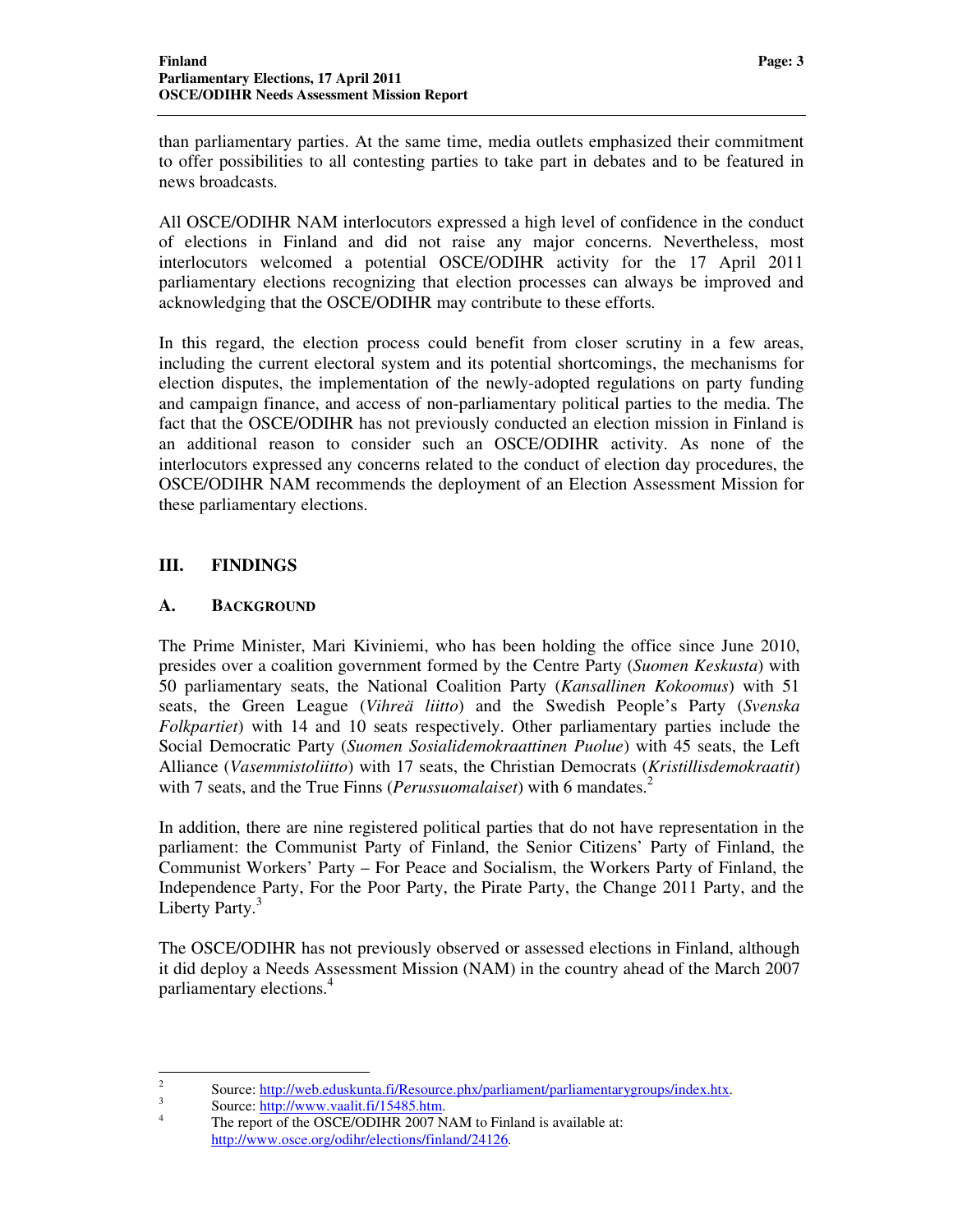# **B. ELECTION SYSTEM**

Legislative power in Finland is vested in the Parliament (*Eduskunta*), a unicameral body established in 1906 consisting of 200 representatives elected for a four-year term on the third Sunday of April<sup>5</sup> in the election year.

Members of Parliament (MPs) are elected through a regional proportional list system without a legal threshold. For this purpose, the country is divided into 14 multi-member electoral districts and one single-member district.<sup>6</sup> According to the Electoral Act, the number of parliamentary seats allocated to each electoral district should be proportional to the number of citizens registered as residing in the district. The allocation of seats is carried out by the Council of State<sup>7</sup> ahead of each parliamentary election on the basis of data in the Population Information System.<sup>8</sup>

There is no legal threshold in parliamentary elections in Finland. Thus, the differing magnitude (the number of seats allocated to a district) between electoral districts in both rural versus urban and southern versus northern areas causes major variation in the "effective" thresholds parties need to overcome to obtain a seat. Many electoral districts have lost population in recent decades; some districts now elect as few as six representatives,<sup>9</sup> which establishes an "effective" threshold of about 14.3 per cent. In contrast, the biggest district, Uusimaa, has 35 representatives and therefore a low "effective" threshold of about 2.5 per cent. These discrepancies also raise the issue of the equality of the vote as the number of votes required to be elected varies greatly from one electoral district to another.

These issues have been widely discussed for several years in Finland and, in 2009, the government presented a proposal for electoral reform which aims to remedy these imbalances and improve proportionality. The reform of the electoral system will require constitutional amendments. According to the proposal, seats will be allocated proportionally between parties who collect at least three per cent of the votes cast in the whole country. The new provisions could only become effective for the 2015 parliamentary elections at the earliest, as two consecutive parliaments have to adopt the same proposal before it can enter into force.<sup>10</sup>

### **C. METHODS OF VOTING**

A distinctive feature of Finnish elections is the high number of ballots cast in advance: for example, in the 2007 parliamentary elections over 40 per cent of Finnish citizens voted before election day. In Finland early voting begins 11 days before election day, and

 5 The Election Act was amended in 2010 to hold elections on the third Sunday of April instead of the third Sunday in March. This change was intended to positively influence voter turnout due to better weather conditions.

<sup>6</sup> The district of Åland – an autonomous Swedish-speaking region of Finland – is entitled to one seat in the parliament regardless of its population.

<sup>7</sup> The Council of State (*Valtioneuvosto*) is Finland's government.

<sup>8</sup> The allocation of seats in electoral districts for the 2011 parliamentary elections was ordered by the Council of State on 11 November 2010 (958/2010).

<sup>9</sup> <sup>9</sup> For example, electoral districts of Etelä-Savo and Pohjois-Karjalan.

<sup>10</sup> A simple majority is necessary for the outgoing parliament to adopt the law while a two-thirds majority in the next parliament is required for the law to enter into force.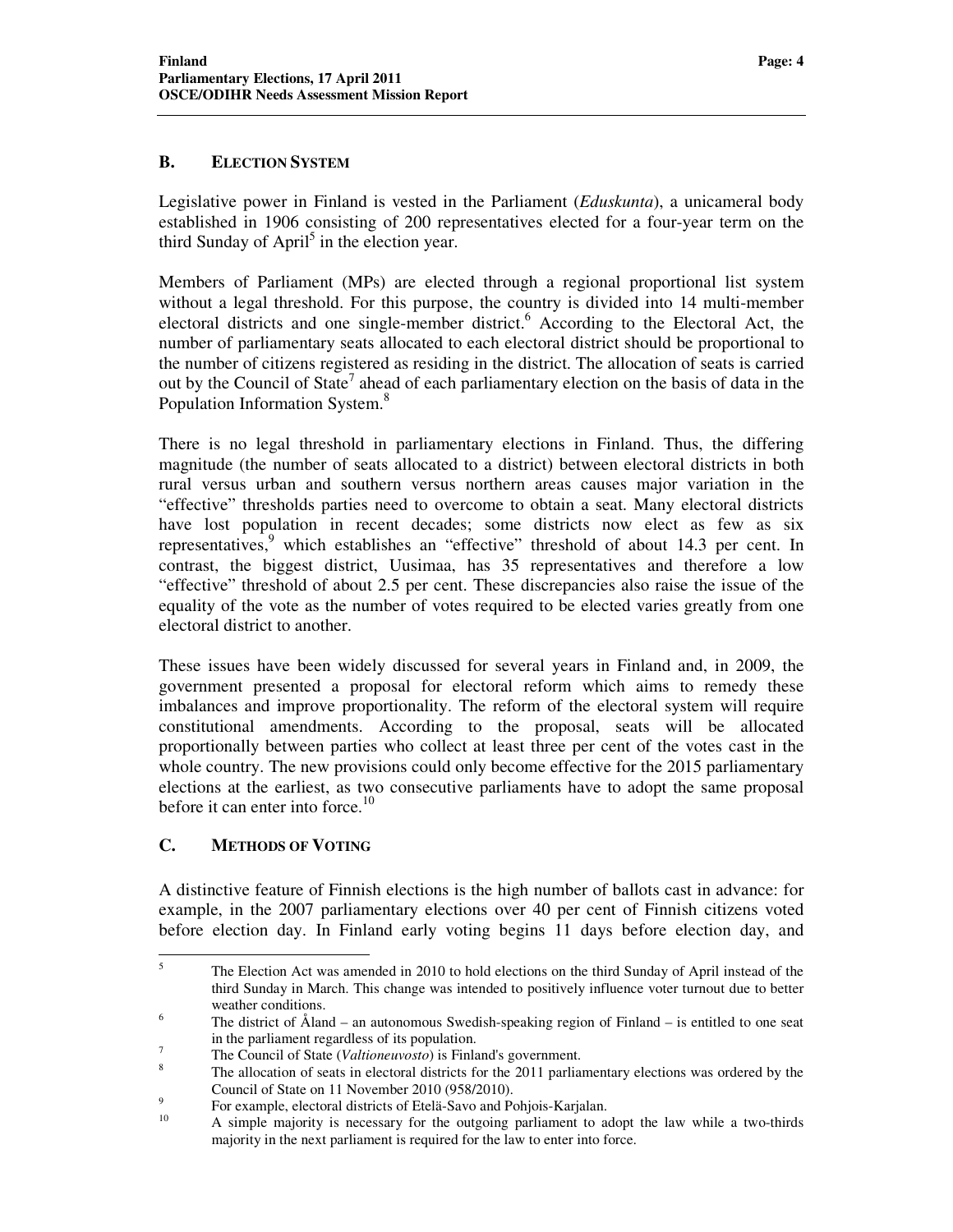finishes 5 days before election day (6–12 April 2011). Finnish citizens abroad can cast their vote for four days between 6 and 9 April.

A single, nationwide electronic voter list is used for early voting, allowing voters to cast their ballot in any early polling station. Election officials are obliged to immediately mark those who vote in advance on the electronic voter list so as to prevent possible multiple voting. Voters can cast their votes in advance in any of the 901 advance polling stations<sup>11</sup> nationwide or at 241 out-of-country polling stations located in embassies and consulates. On election day a voter can cast a ballot only at his/her own polling station.<sup>12</sup>

In the 2008 municipal elections, the Ministry of Justice arranged electronic voting in three municipalities in the electoral district of Uusimaa for the first time. In these municipalities, voters were able to vote electronically at polling stations either on election day or in advance. Traditional paper voting was also allowed.

The objective of the pilot was to enable voting from a networked electronic voting terminal at the polling station to speed up the voting procedure from the point of view of the voter. The pilot also was aimed to enhance the security of early voting (by eliminating the need to transport or handle the sealed ballots), enable a faster vote count, reduce the work of the election authorities and, in the long run, achieve possible cost savings.<sup>13</sup>

Acting on a complaint, the Supreme Administrative Court cancelled the results in these three municipalities because of flaws in the electronic voting procedures and instructions, and ordered new elections. Based on a subsequent assessment and audit conducted by the Ministry of Justice, the government decided on 13 January 2010 that the development of electronic voting will for now be discontinued.

# **D. LEGAL FRAMEWORK**

The conduct of parliamentary elections is primarily regulated by the Election Act (714/1998). Other election-related legislation includes relevant provisions of the Constitution  $(731/1999)$ ,<sup>14</sup> the Act on Political Parties  $(10/1969)$ , and the Act on a Candidate's Election Funding (273/2009).

The most recent amendments to the electoral legal framework, the Act on a Candidate's Election Funding, which entered into force on 1 May 2009, and the amendments to the Act

 $11$  $\frac{11}{12}$  Normally organized in post offices, municipal government offices and libraries.

<sup>12</sup> A notice of a right to vote (also called a "polling card") is sent to each eligible voter by post at least 24 days prior to election day. The card states the polling station (PS) where the voter can vote on election day, all early PSs in the voter's electoral district, address of the Municipal Central Election Committee in the voter's municipality, and local register office. The polling card also contains general voting instructions.

<sup>&</sup>lt;sup>13</sup> The report "Electronic Voting Pilot in the 2008 Municipal Elections in Finland" is available at http://www.coe.int/t/dgap/democracy/Activities/GGIS/E-voting/Evoting%202010/Biennial\_Nov\_meeting/GGIS%282010%2914\_Finland%20evoting%20report%20E.asp#TopOfPage.

<sup>&</sup>lt;sup>14</sup> Including the Section 14 (Electoral and participatory rights), Section 24 (Composition and term of the Parliament), Section 25 (Parliamentary elections), and Section 26 (Extraordinary parliamentary elections).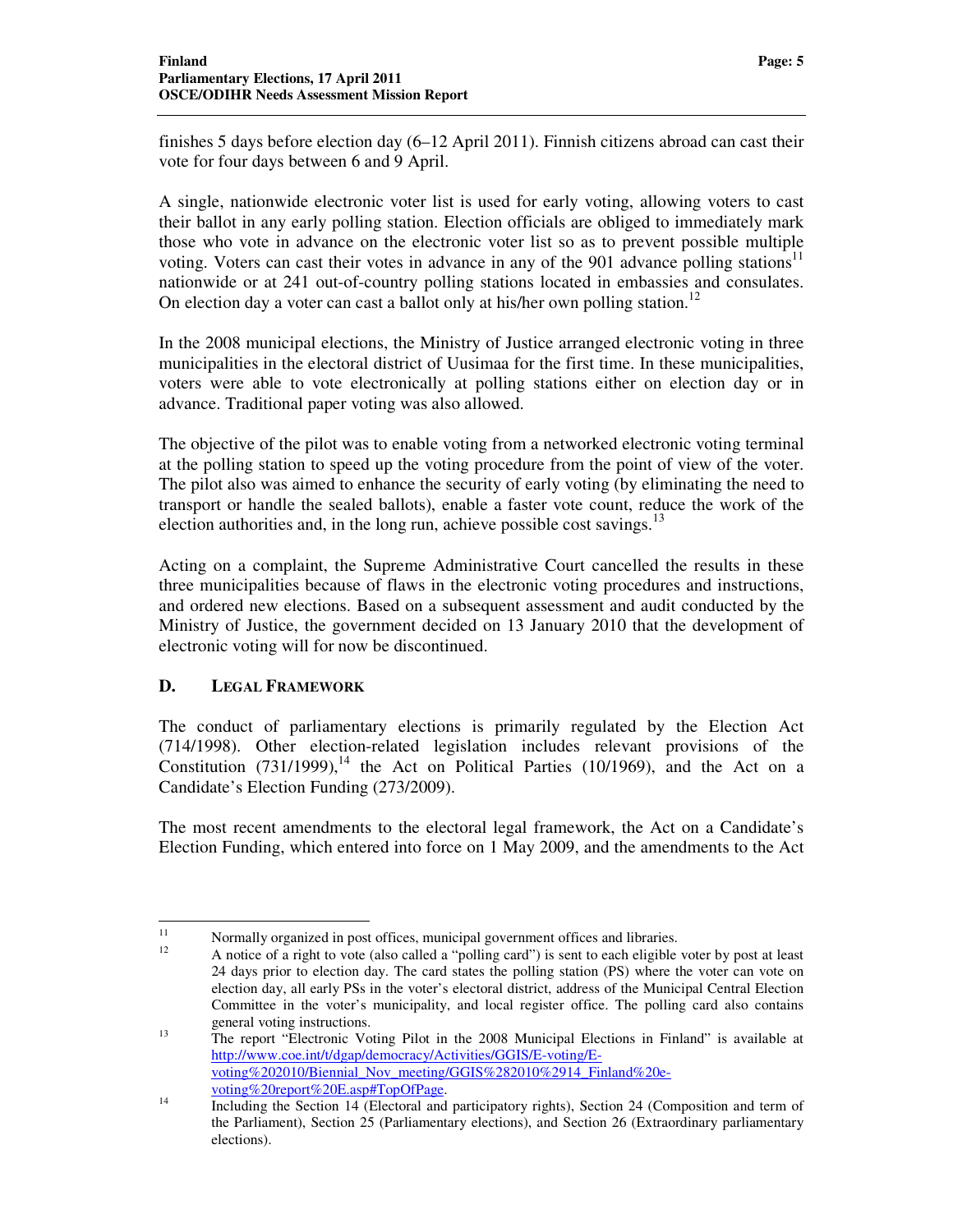on Political Parties, which entered into force on 1 September 2010, lay down provisions on the funding of political parties and the disclosure of election funding of candidates.<sup>15</sup>

In line with the Election Act, voting rights are extended to all Finnish citizens aged 18 or older without any restrictions. The right to stand as a candidate is granted to all eligible voters, except individuals under guardianship and professional soldiers. The positions of the Chancellor of Justice, the Parliamentary Ombudsman, the Justice of the Supreme Court or Supreme Administrative Court and the Prosecutor General are also incompatible with candidacy.<sup>16</sup>

Electoral appeals and complaints can be lodged only after the announcement of the results. The only exception is the appeal lodged by a voter against a decision of a local register office on exclusion from the voter register or refusal to introduce the corrections. Such an appeal could be filed with the Provincial Administrative Court (PAC), the decision of which is final.<sup>17</sup> All other appeals, including those related to candidate registration, implementation of early voting and polling day procedures can be filed with the PAC only after the confirmation of electoral results.<sup>18</sup> PAC decisions could be challenged in the Supreme Administrative Court (SAC) within 30 days.

The inability to submit electoral complaints on the most important aspects of an electoral process before the announcement of election results might hinder the right to seek a timely and effective remedy, and is therefore inconsistent with paragraph 5.10 of the 1990 Copenhagen document.<sup>19</sup>

# **E. ELECTION ADMINISTRATION**

The Ministry of Justice acts as the highest electoral authority. It provides general coordination of the election administration in the country, as well as regulations and guidance to other election authorities. The Ministry is also responsible for registering political parties, maintaining the Election Information System, printing and delivery of election materials (including ballots), providing voters with information on the forthcoming elections, and other procedures.

At the sub-national level it is supported by 15 Electoral District Committees (EDCs) and 336 Municipal Central Election Committees (MCECs). The EDCs and MCECs are permanent bodies appointed for a four-year term by the State Provincial Offices in each of the 15 electoral districts and Municipal Councils respectively. In addition, some 500 electoral commissions administer early voting in social institutions, hospitals and prisons, and 2,361 election committees are appointed for each polling station. All election committees and commissions are multi-party and are appointed on the basis of nominations from registered political parties that participated in the previous parliamentary elections.

 $15$ <sup>15</sup> Please see "Party Funding and Campaign Financing" section of the report.

<sup>&</sup>lt;sup>16</sup> Section 27 of the Constitution.

<sup>17</sup> An appeal to the Supreme Administrative Court is, however, possible through extraordinary appeal (Chapter 1, Section 2 of the Supreme Administrative Court Act (1265/2006)).

<sup>&</sup>lt;sup>18</sup> The Election Act, Section 102: "The appeal shall be sent to a competent Provincial Administrative Court within 14 days from the confirmation of the election results".

<sup>&</sup>lt;sup>19</sup> The 1990 Copenhagen document, paragraph 5.10: "Everyone will have an effective means of redress against administrative decisions, so as to guarantee respect for fundamental rights and ensure legal integrity".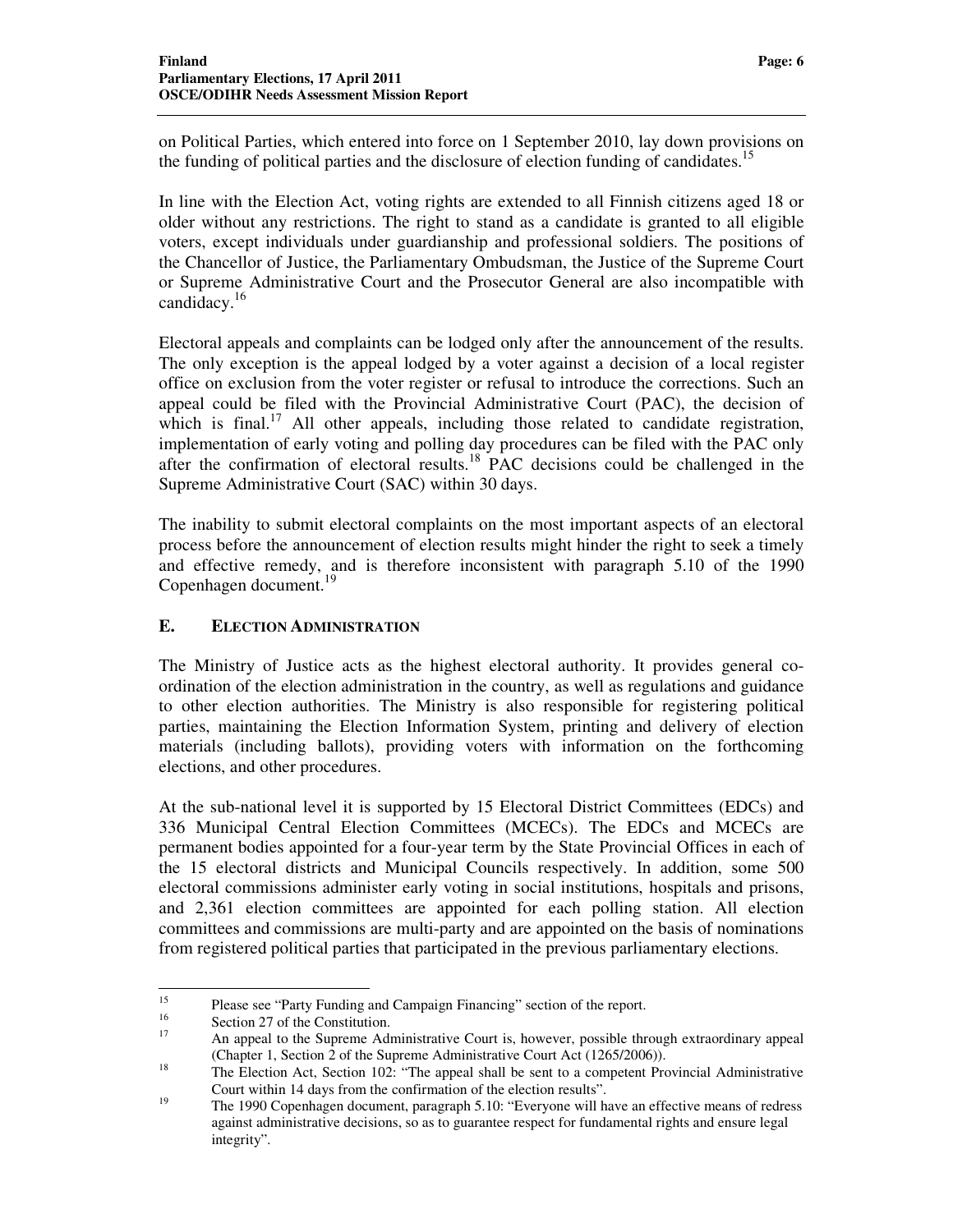The MCECs are mostly responsible for the technical preparations for the election as well as the intermediary handling of early electoral documents. The EDCs have a broader range of duties including the responsibility to process candidate applications submitted by political parties and constituency associations, verification of signatures submitted in support of independent candidates, issuance of confirmations to successful candidates, and compilation of combined lists of candidates to be used as a reference by voters on election day.

The Election Act provides for the right of representatives of political parties, alliances or joint lists, constituency associations as well as other persons, upon authorization from the Ministry of Justice to attend EDC, MCEC and election committee meetings that are organized to determine the candidate numbers, to organise or count the ballot papers or to determine the election result. The Act foresees the same rights for any other observer accredited by the Ministry of Justice. The provision presumably covers international and domestic observers from civil society organizations. 20

The Ministry for Foreign Affairs estimates that the number of Finnish citizens abroad is 217,000. The eligible voters can cast their vote for the district in the last place of registration in Finland or, in case if they were never registered in Finland, for the electoral district of Helsinki. The Ministry for Foreign Affairs also organizes early voting aboard Finnish ships<sup>21</sup> in the period from 13 March to 9 April 2011.

During the meetings with the OSCE/ODIHR NAM, all interlocutors expressed a high level of trust in the impartial and professional administration of the elections in Finland.

# **F. VOTER AND CANDIDATE REGISTRATION**

# **1. Voter Registration**

Voter lists are extracted by the Population Register Centre (PRC) from the central and computerized Population Information System database. Registration and subsequent updates in the Population Information System database are passive, meaning that eligible voters are automatically included in voter lists. The PRC estimates that some 4.4 million voters are eligible to cast ballots in the upcoming elections.

Voter lists are made available for public inspection at local PRC offices 41 days before election day. In addition, all voters, including those registered abroad, receive a voting card containing specific information on the dates, procedures and locations for early and regular voting.<sup>22</sup> Requests to amend the voter lists can be submitted to the local PRC office up to 16 days before election day. PRC decisions can be appealed at the Provincial Administrative Court or, through extraordinary appeal, at the Supreme Administrative Court. Voter lists become legally valid 12 days before election day and cannot be altered unless an appropriate court decision is presented.

<sup>20</sup> <sup>20</sup> The Election Act, Section 184.

<sup>&</sup>lt;sup>21</sup> Crews aboard 40 ships have requested to vote in advance for the 2011 parliamentary elections.

Please see the "Methods of Voting" section of the report.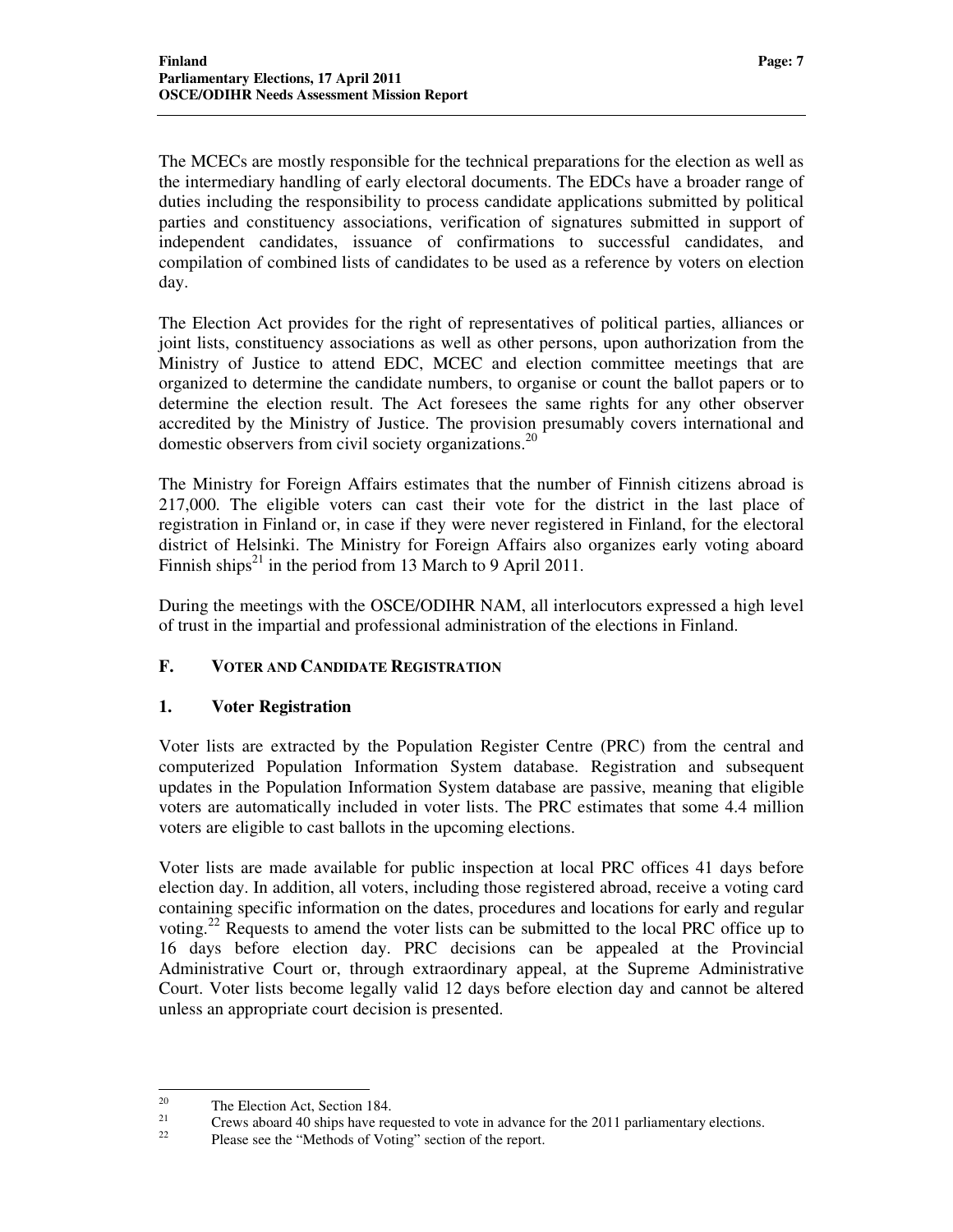For election day, separate and updated paper copies of the voter lists, in which "early voters" are not featured, are provided for each polling station by the Ministry of Justice. This is a strong safeguard against possible multiple voting on election day. For the forthcoming parliamentary elections, electronic voter lists will be piloted in some 50 polling stations on election day.

Throughout the OSCE/ODIHR NAM, all interlocutors underscored their confidence in the accuracy of voter lists.

# **2. Candidate Registration**

In parliamentary elections, candidates may be nominated either by political parties which have been entered into the party register kept by the Ministry of Justice,  $^{23}$  or a constituency associations established by 100 eligible voters. This latter possibility provides the opportunity for independent candidates to stand for office in line with OSCE commitments.

A local branch of a political party or a group of at least 15 party members of the same branch or a group of at least 30 party members from different branches has the right to nominate candidates. According to the Electoral Act, after an internal party vote on candidates' nominations, the district party executive can replace a maximum of one-quarter of the candidates. The national-level party organization and leadership has limited possibilities to influence candidate selection at the district level.

A political party or constituency association has to submit its list of candidates (candidate application) to the EDC of the electoral district in which it intends to nominate candidates no later than 8 March.<sup>24</sup> The EDCs examine the candidate lists, especially with regard to the eligibility of the candidates, and have to confirm the nomination of candidates by 17 March.

#### **G. PARTY FUNDING AND CAMPAIGN FINANCING**

Various high-profile financial scandals involving prominent politicians prompted the parliament to pass the Act on a Candidate's Election Funding (273/2009) that lays down provisions on candidate's election funding and its disclosure in parliamentary, presidential, municipal and European Parliament elections. The Act defines candidate's election funding as the funding raised to cover the costs of the campaign incurred over a period starting six months before election day and ending no later than two weeks after the election day, irrespective of when such costs are paid. Election funding may consist of the candidate's own funds and any loans taken out by the candidate for the campaign; campaign contributions received by the candidate, his or her support group or other entity operating exclusively for the purpose of promoting the candidate; as well as any other campaign contributions.

 $23$ <sup>23</sup> A political association that fulfils certain conditions may become an officially registered party. To qualify as a registered party, an association must have bylaws guaranteeing democratic internal organization and must be able to present 5,000 signatures from supporters who are eligible to vote. A party that fails to gain at least one parliamentary seat in two consecutive parliamentary elections is deleted from the party register.

 $24$  The same deadline applies to notices of electoral alliances and joint lists.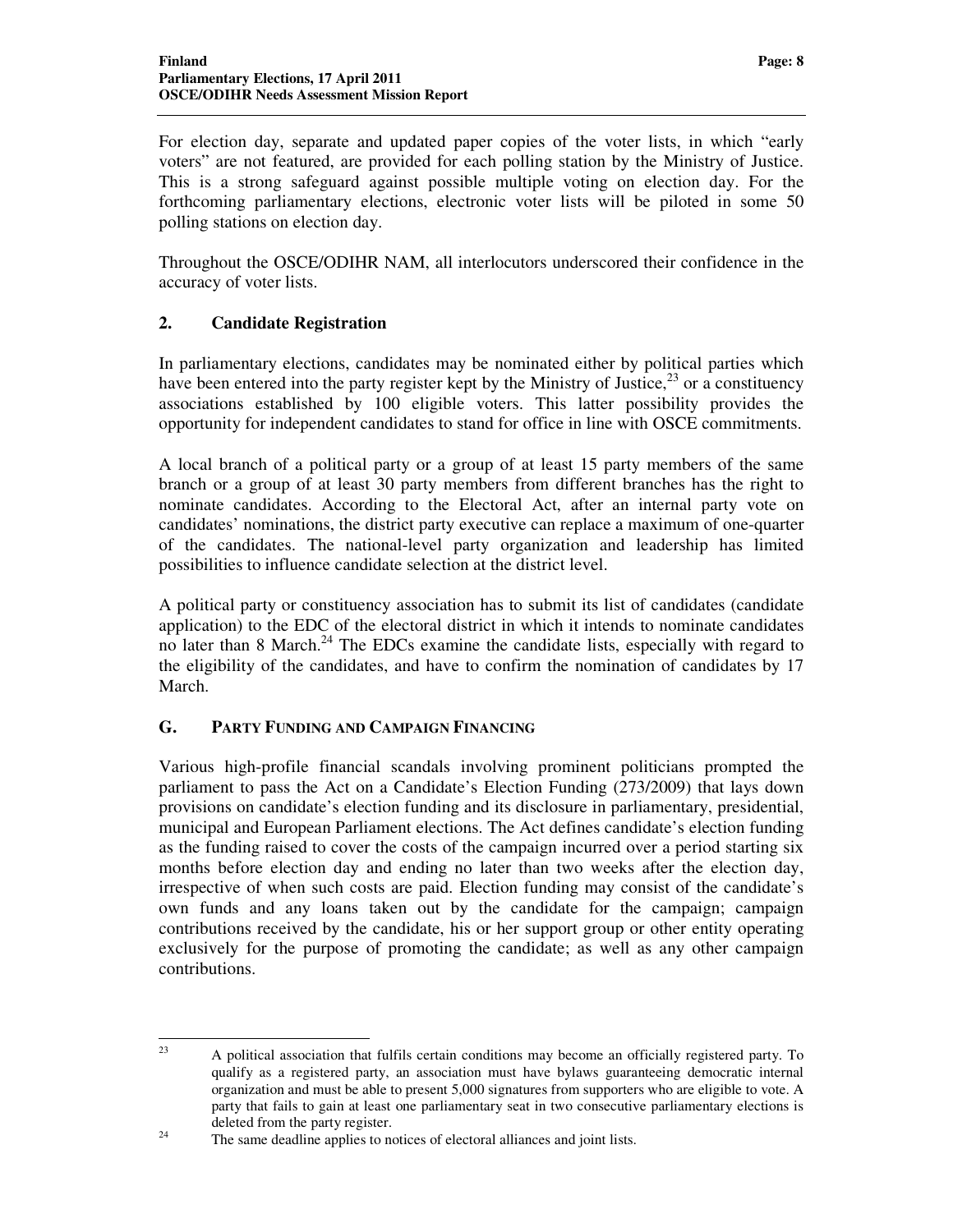According to the Act, an election funding disclosure is to be filed by an MP elected in parliamentary elections and a deputy representative for the  $MP<sup>25</sup>$  appointed upon confirmation of the election results. Other candidates not elected in the parliamentary elections do not need to disclose their funding. The disclosure must be filed with the National Audit Office (NAO) within two months of the confirmation of the election results; the financial statements are posted on the NAO website. The disclosure must identify expenditures, $^{26}$  income and any other information that the discloser deems appropriate. The value of each donation and the name of the donor shall be stated separately, if the value is at least EUR 1,500. The name of an individual may not be disclosed without his/her express consent if the amount donated is lower than EUR 1,500.

Parliamentary parties receive state subsidies that are granted annually by the government in proportion to the number of seats held in parliament. Parties may accept other contributions as provided for in the Act on Political Parties. The NAO oversees political parties funding while the Ministry of Justice monitors the use of the state subsidies to the parties.

The Act on Political Parties, amended in 2010, sets an annual limit on the total amount of contributions from the same donor at EUR 30,000. The Act also bans anonymous donations and contributions from foreign donors except private individuals and international organizations with a similar ideology (e.g. "sister parties").

The new regulations of campaign finance and party funding will be applied for the first time in the 2011 parliamentary elections.

# **H. ELECTION CAMPAIGNING AND THE MEDIA**

The Election Act does not regulate the election campaign. OSCE/ODIHR NAM interlocutors opined that the 2011 election campaign will feature an increasing use of social media, such as Facebook, Twitter and internet blogs. Contestants are also planning to use a wide range of more traditional means of campaigning, including door-to-door campaigning, public rallies, and media debates. None of the OSCE/ODIHR NAM interlocutors raised concerns about their ability to campaign freely.

The media environment in Finland is open and pluralistic, which is reflected in the variety of media outlets operating in the country. Newspaper readership is one of the highest in the world; some 90 per cent of adults read at least one newspaper a day.<sup>27</sup> Most media focuses on the Finnish-speaking audience, however, a number of television and radio stations, as well as print publications, offer media products in Swedish. Newspapers play an important role in providing political information to a large audience.

The freedom of expression is enshrined in the Constitution and in the Act on the Exercise of Freedom of Expression in Mass Media. The legislation regulates the work of the media only in general terms and does not contain references to the role and duties of the media during elections. Election-related coverage is determined by the media itself, except for the

 $25$ <sup>25</sup> Deputy representative for a member of parliament is the first candidate on the list who has not been elected from the party or from the joint list which the member represented (Section 92 of the Election Act).

 $\frac{26}{27}$  In total and item by item.

Source: Ministry for Foreign Affairs of Finland, Department for Communications and Culture. http://www.finland.fi/Public/default.aspx?contentid=162833&nodeid=41808&culture=en-US.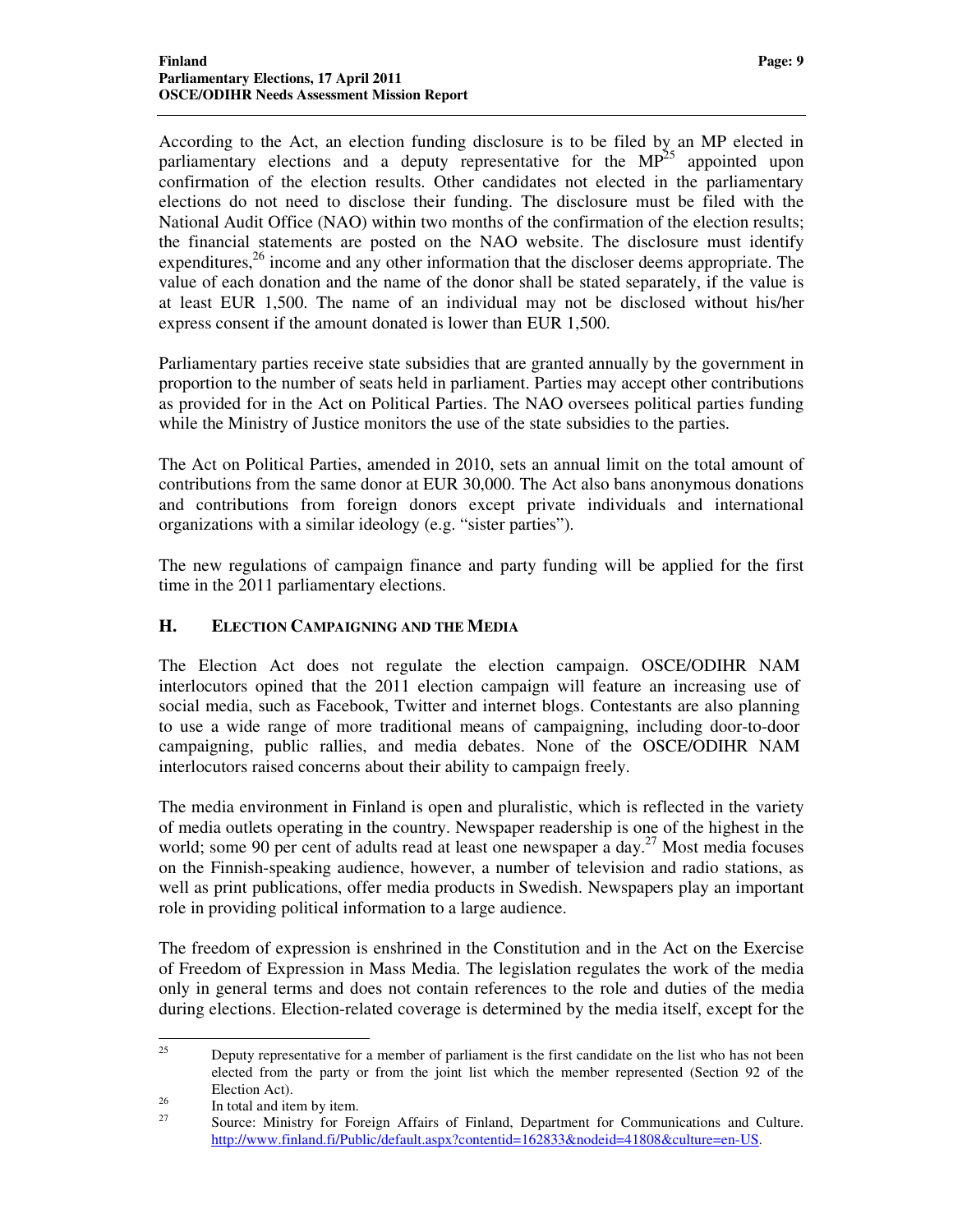Finnish public service broadcaster (*YLE*) that has the legal obligation "to treat all political parties equally and to follow uniform criteria." The Act on Political Parties also allows *YLE* to take "aspects relating to public service programming" into consideration when implementing this obligation of equal treatment.<sup>28</sup> *YLE* interlocutors clarified that the size of a party, its parliamentary status and interests of the viewers are therefore taken into consideration when deciding on access of the political parties to the public broadcaster. *YLE* decided that registered parties with no parliamentary representation will be given an opportunity to present their views on radio but not on TV. Some interlocutors met by the OSCE/ODIHR NAM expressed a concern that smaller parties with no parliamentary representation have fewer opportunities to present their views than parliamentary parties.

*YLE* will broadcast a large number of election-related programmes. It will organize several debates, which aim to provide a platform to a wide range of electoral contestants, including the popular "prime ministerial" TV debate among leaders of three major political parties – the Social Democratic Party, The Centre Party, and the National Coalition Party. At the time of the OSCE/ODIHR NAM, there was an ongoing debate about whether the leader of the True Finns should also be invited to the prime ministerial debate based on the strong showing of the party in opinion polls. At the time of writing, *YLE* had not made a decision. Private TV channel *MTV3* is organizing a number of discussions and interactive panels, to which representatives of key political parties will be invited. It will also offer some opportunities to non-parliamentary parties.

The Council for Mass Media, a self-regulating body, promotes good journalistic practice and considers complaints about breaches of norms of professional ethics. The Council does not exercise legal jurisdiction, but has a strong moral authority. Its decisions are binding on the concerned media outlets that have the obligation to publish them.

#### **IV. CONCLUSIONS AND RECOMMENDATION**

All the OSCE/ODIHR NAM interlocutors expressed a high level of confidence in the conduct of elections in Finland and did not raise any major concerns. Nevertheless, most interlocutors welcomed a potential OSCE/ODIHR activity for the 17 April 2011 parliamentary elections recognizing that election processes can always be improved and acknowledging that the OSCE/ODIHR may contribute to these efforts.

In this regard, the election process could benefit from closer scrutiny in a few areas, including the current electoral system and its possible shortcomings, the mechanisms for election disputes, the implementation of the newly-adopted regulations on party funding and campaign finance, and access of non-parliamentary political parties to the media. The fact that the OSCE/ODIHR has not previously conducted an election mission in Finland is an additional reason to consider such an OSCE/ODIHR activity. As none of the interlocutors expressed any concerns related to the conduct of election-day procedures, the OSCE/ODIHR NAM recommends the deployment of an Election Assessment Mission for these parliamentary elections.

28

Section 10 of the Act on Political Parties.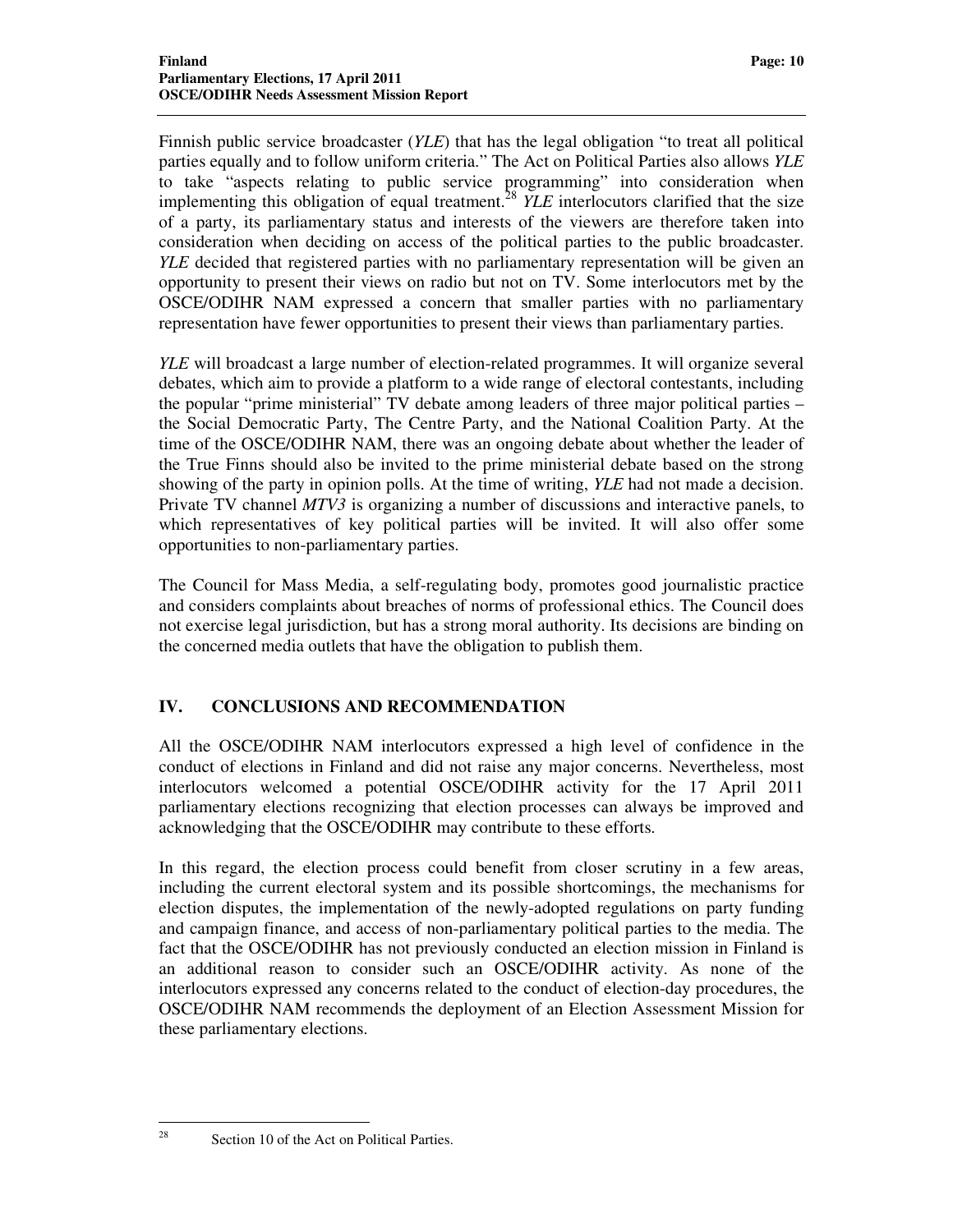### **ANNEX: LIST OF MEETINGS**

#### **STATE AND ELECTION AUTHORITIES**

#### **Ministry for Foreign Affairs**

Ms. Outi Holopainen, Director, Unit for Security Policy and Crisis Management Ms. Päivi Karhio-Szilvay, OSCE Desk Officer, First Secretary, Unit for Security Policy and Crisis Management Mr. Pasi Kokkonen, First Secretary, Unit for Human Rights Policy Mr. Teemu Turunen, First Secretary, Unit for Consular Assistance Ms. Karita Tammi-Kortelainen, Departmental Secretary, Unit for Consular Assistance Mr. Erkki Seppänen, Attaché Mr. Samuli Harju, Project Assistant

#### **Ministry of Justice**

Ms. Johanna Suurpää, Director, Democracy and Language Affairs Unit Mr. Arto Jääskeläinen, Director of Elections Mr. Jussi Aaltonen, Ministerial Adviser Ms. Kaisa Tiusanen, Senior Specialist, Democracy and Language Affairs Unit

# **Supreme Administrative Court**

Ms. Anne E. Niemi, Justice Ms. Monica Gullans, Legal Secretary

#### **National Audit Office**

Mr. Jaakko Hamunen, Chief Information Officer Mr. Jaakko Eskola, Director of Financial Audit Mr. Petri Nurmi, Principal Performance Auditor

#### **Population Registration Centre**

Ms. Riitta Haggrén, Director Mr. Timo Salovaara, Information Services Manager

#### **POLITICAL PARTIES**

**Social Democratic Party**  Mr. Tero Shemeikka, Special Advisor to the Second Deputy Speaker of the Parliament, International Secretary

**National Coalition Party**  Mr. Pasi Rajala, Secretary for International Affairs Mr. Jukka Tamminen, Political Adviser

**Finnish Centre Party**  Mr. Tuomo Puumalainen, MP, Vice-Chairperson

**Green League**  Mr. Panu Laturi, Secretary General